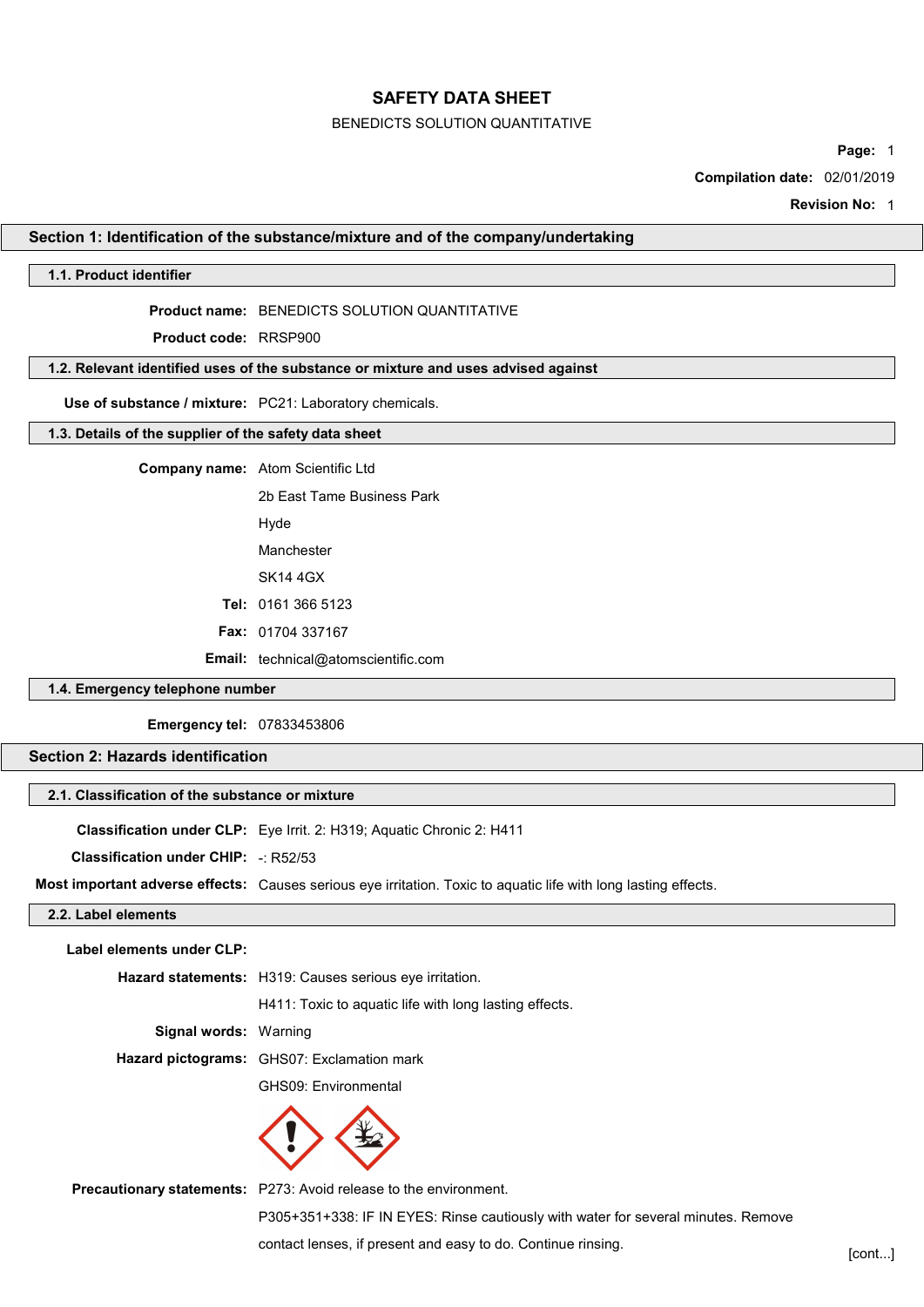## BENEDICTS SOLUTION QUANTITATIVE

## 2.3. Other hazards

Other hazards: This substance/mixture contains no components considered to be either persistent,

bioaccumulative and toxic (PBT), or very persistent and very bioaccumulative (vPvB) at

levels of 0.1% or higher.

# PBT: This product is not identified as a PBT/vPvB substance.

# Section 3: Composition/information on ingredients

3.2. Mixtures

#### Hazardous ingredients:

#### SODIUM CARBONATE

| <b>EINECS</b> | CAS      | <b>CHIP Classification</b> | <b>CLP Classification</b> | ' <sup>∍</sup> ercenเ |
|---------------|----------|----------------------------|---------------------------|-----------------------|
| 207-838-8     | 497-19-8 | $\sim$                     | Eve Irrit. 2: H319        | 1-10%                 |

#### COPPER SULPHATE

| 231-847-6 | 7758-98-7 | Acute Tox. 4: H302; Eye Irrit. 2: H319; | 1-10% |
|-----------|-----------|-----------------------------------------|-------|
|           |           | Skin Irrit. 2: H315; Aquatic Chronic 1: |       |
|           |           | H410; Aquatic Acute 1: H400             |       |

# Section 4: First aid measures

# 4.1. Description of first aid measures

Skin contact: Wash immediately with plenty of soap and water.

Eye contact: Bathe the eye with running water for 15 minutes.

Ingestion: Wash out mouth with water.

Inhalation: Move to fresh air in case of accidental inhalation of vapours. If unconscious, check for

breathing and apply artificial respiration if necessary.

#### 4.2. Most important symptoms and effects, both acute and delayed

Skin contact: There may be mild irritation at the site of contact.

Eye contact: There may be irritation and redness.

Ingestion: There may be irritation of the throat.

Inhalation: No symptoms.

Delayed / immediate effects: No data available.

# 4.3. Indication of any immediate medical attention and special treatment needed

Immediate / special treatment: Not applicable.

# Section 5: Fire-fighting measures

#### 5.1. Extinguishing media

Extinguishing media: Suitable extinguishing media for the surrounding fire should be used. Use water spray

to cool containers.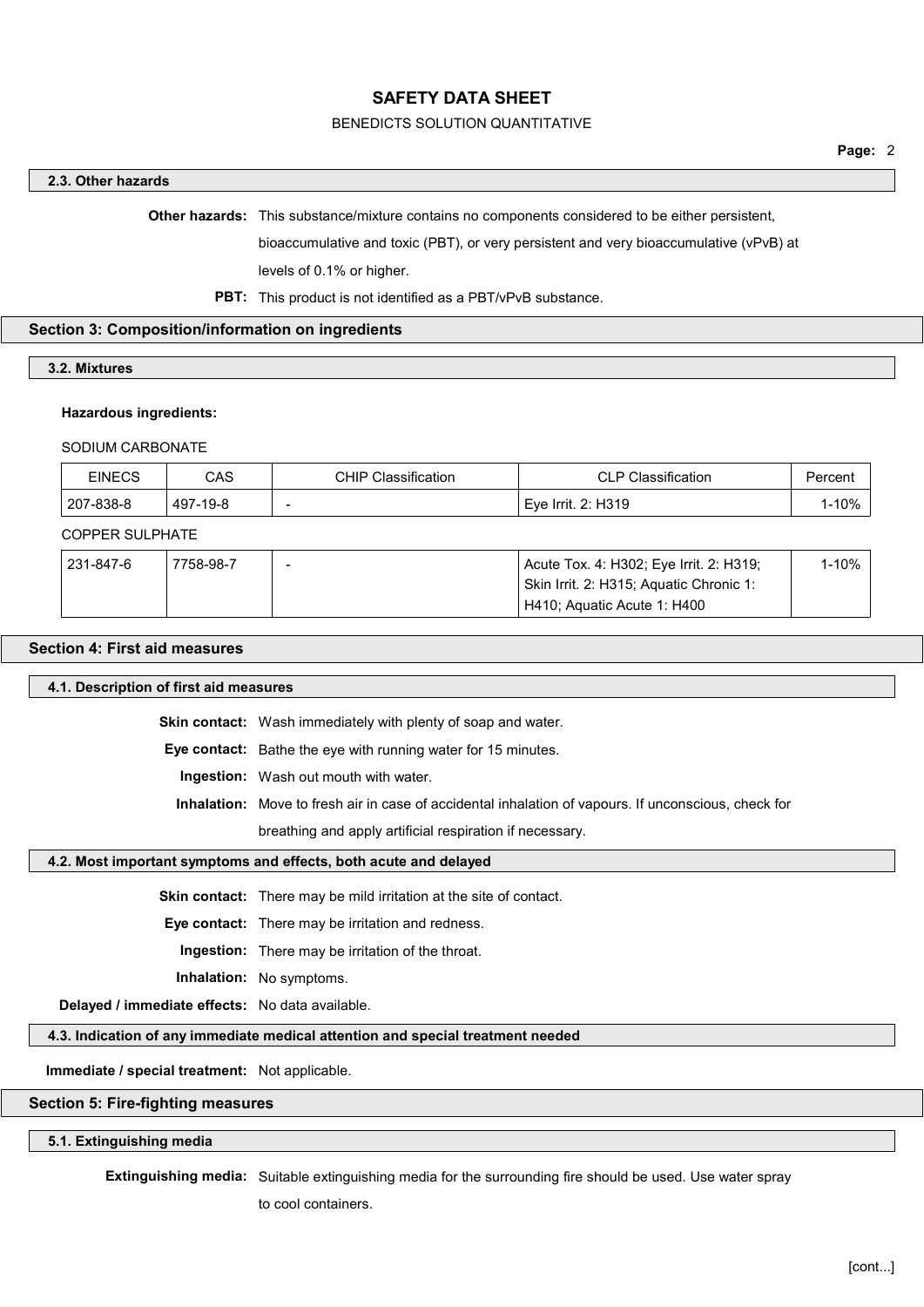# BENEDICTS SOLUTION QUANTITATIVE

#### 5.2. Special hazards arising from the substance or mixture

## Exposure hazards: In combustion emits toxic fumes.

# 5.3. Advice for fire-fighters

Advice for fire-fighters: Wear self-contained breathing apparatus. Wear protective clothing to prevent contact

with skin and eyes.

# Section 6: Accidental release measures

#### 6.1. Personal precautions, protective equipment and emergency procedures

Personal precautions: Refer to section 8 of SDS for personal protection details. Turn leaking containers leakside up to prevent the escape of liquid. Mark out the contaminated area with signs and

prevent access to unauthorised personnel.

#### 6.2. Environmental precautions

Environmental precautions: Do not discharge into drains or rivers. Contain the spillage using bunding.

#### 6.3. Methods and material for containment and cleaning up

Clean-up procedures: Absorb into dry earth or sand. Transfer to a closable, labelled salvage container for disposal by an appropriate method.

#### 6.4. Reference to other sections

Reference to other sections: Refer to section 8 of SDS.

# Section 7: Handling and storage

#### 7.1. Precautions for safe handling

Handling requirements: Normal measures for preventive fire protection.

For precautions see section 2.2.

## 7.2. Conditions for safe storage, including any incompatibilities

Storage conditions: Store in cool, well ventilated area. Keep container tightly closed. The floor of the storage

room must be impermeable to prevent the escape of liquids.

Suitable packaging: Not applicable.

# 7.3. Specific end use(s)

Specific end use(s): No data available.

# Section 8: Exposure controls/personal protection

# 8.1. Control parameters

#### Hazardous ingredients: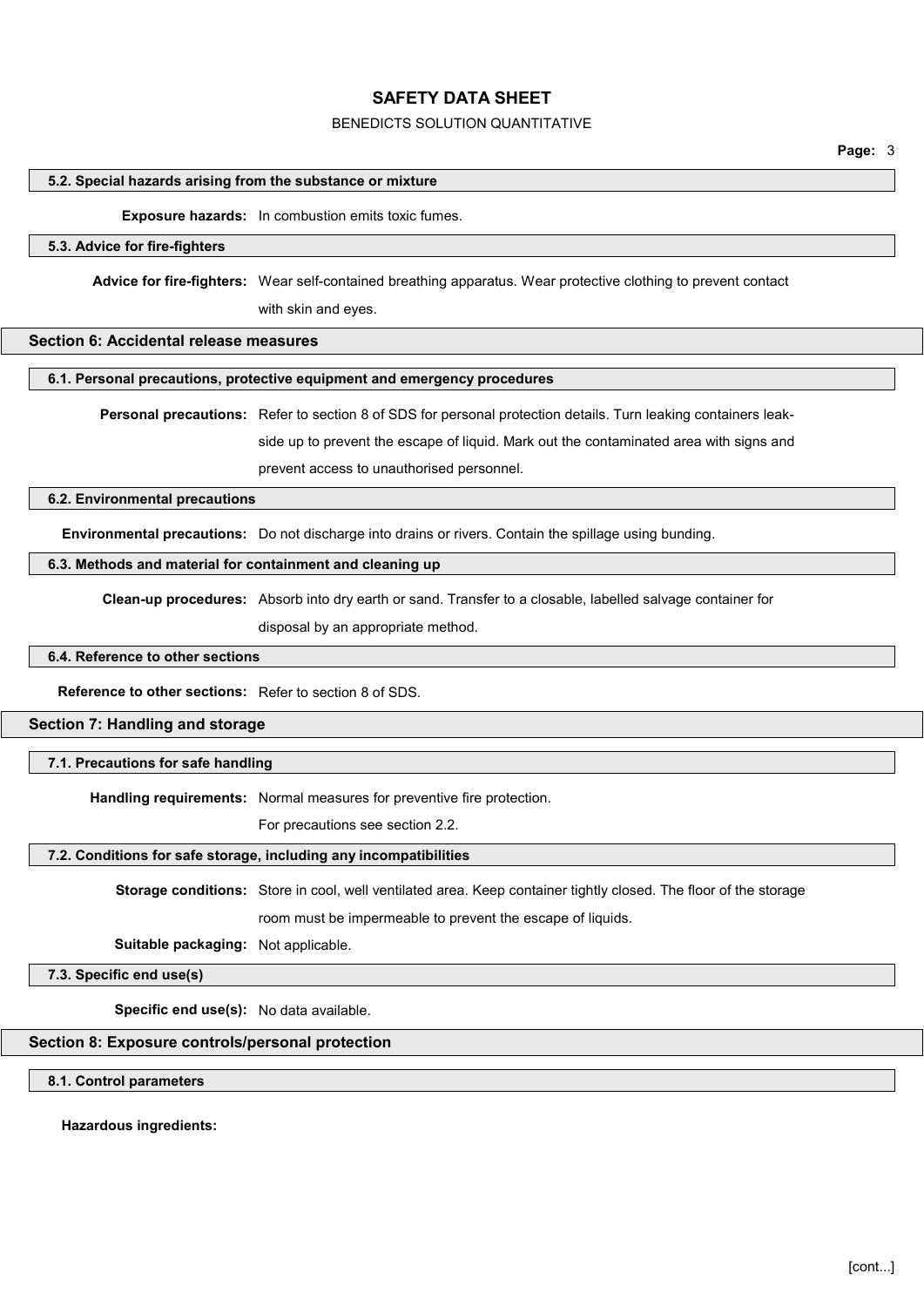# BENEDICTS SOLUTION QUANTITATIVE

Page: 4

# COPPER SULPHATE

# Workplace exposure limits:  $\qquad \qquad$  Respirable dust

| State | 3 hour TWA | 15 min. STEL | 8 hour TWA | 15 min. STEL |
|-------|------------|--------------|------------|--------------|
| UK    | mg/m3      | $2$ mg/m $3$ |            |              |

# 8.1. DNEL/PNEC Values

# DNEL / PNEC No data available.

#### 8.2. Exposure controls

Engineering measures: The floor of the storage room must be impermeable to prevent the escape of liquids.

Respiratory protection: Respiratory protection not required.

Hand protection: Protective gloves.

Eye protection: Safety glasses.

Skin protection: Protective clothing.

Environmental: Do not let product enter drains.

## Section 9: Physical and chemical properties

#### 9.1. Information on basic physical and chemical properties

State: Liquid

9.2. Other information

**Other information:** Not applicable.

# Section 10: Stability and reactivity

10.1. Reactivity

Reactivity: Stable under recommended transport or storage conditions.

10.2. Chemical stability

Chemical stability: Stable under normal conditions.

#### 10.3. Possibility of hazardous reactions

Hazardous reactions: Hazardous reactions will not occur under normal transport or storage conditions.

Decomposition may occur on exposure to conditions or materials listed below.

10.4. Conditions to avoid

Conditions to avoid: Heat.

10.5. Incompatible materials

Materials to avoid: Strong oxidising agents. Strong acids.

# 10.6. Hazardous decomposition products

Haz. decomp. products: In combustion emits toxic fumes.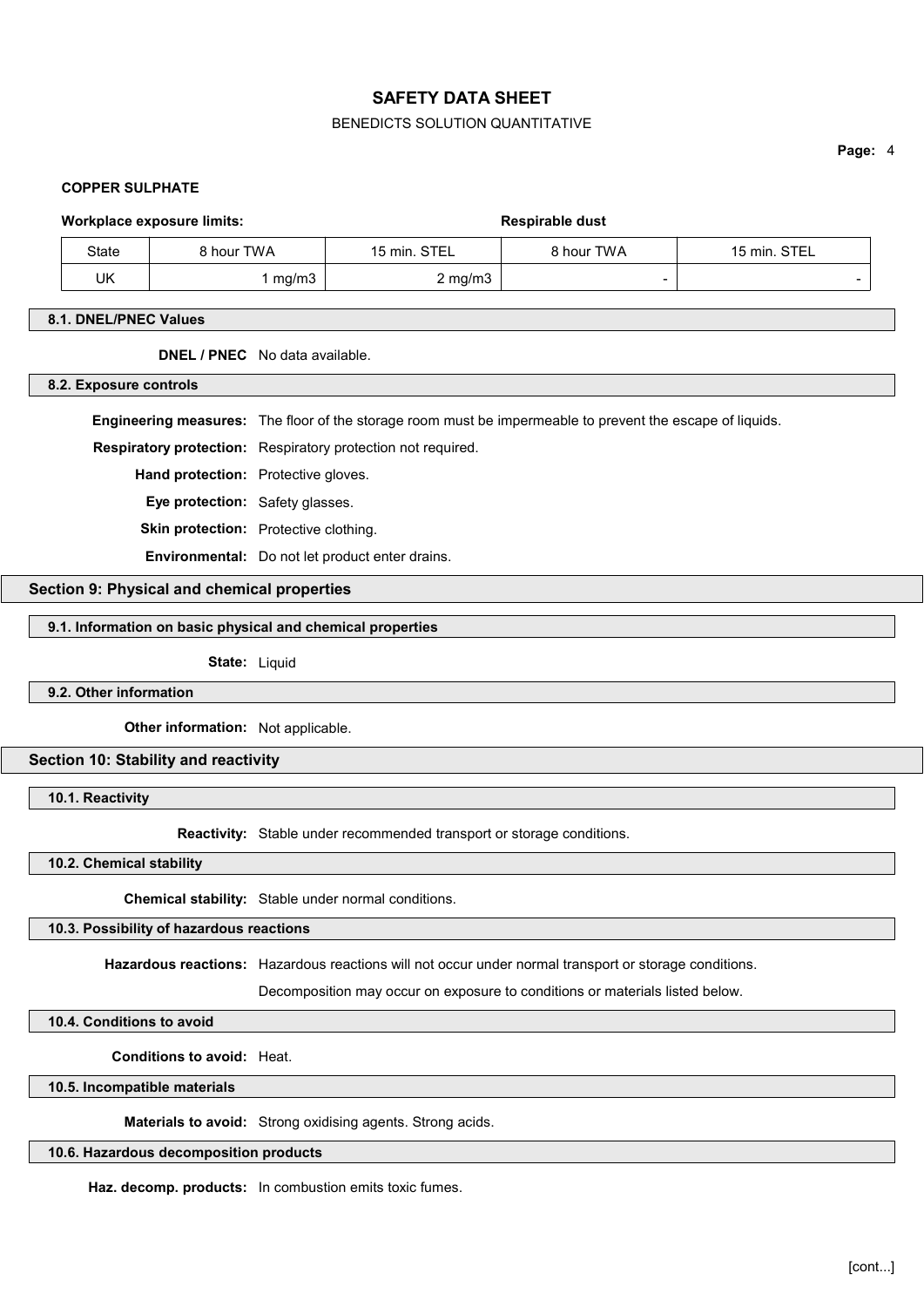# BENEDICTS SOLUTION QUANTITATIVE

Page: 5

#### Section 11: Toxicological information

## 11.1. Information on toxicological effects

## Hazardous ingredients:

## SODIUM CARBONATE

| <b>ORL</b> | <b>MUS</b> | LD50 | 6600 | mg/kg |
|------------|------------|------|------|-------|
| ORL        | RAT        | LD50 | 4090 | mg/kg |
| SCU        | <b>MUS</b> | LD50 | 2210 | mg/kg |

#### COPPER SULPHATE

| <b>IVN</b> | <b>RAT</b> | LD50 | 48900 | µg/kg |
|------------|------------|------|-------|-------|
| ORL        | <b>MUS</b> | LD50 | 369   | mg/kg |
| ORL        | <b>RAT</b> | LD50 | 520   | mg/kg |

Toxicity values: No data available.

## Symptoms / routes of exposure

Skin contact: There may be mild irritation at the site of contact. Eye contact: There may be irritation and redness. Ingestion: There may be irritation of the throat. Inhalation: No symptoms. Delayed / immediate effects: No data available. **Other information:** Not applicable.

# Section 12: Ecological information

12.1. Toxicity

Ecotoxicity values: No data available.

12.2. Persistence and degradability

Persistence and degradability: Not biodegradable.

12.3. Bioaccumulative potential

Bioaccumulative potential: Bioaccumulation potential.

12.4. Mobility in soil

Mobility: Readily absorbed into soil.

#### 12.5. Results of PBT and vPvB assessment

PBT identification: This product is not identified as a PBT/vPvB substance.

12.6. Other adverse effects

Other adverse effects: Toxic to aquatic organisms. Toxic to soil organisms.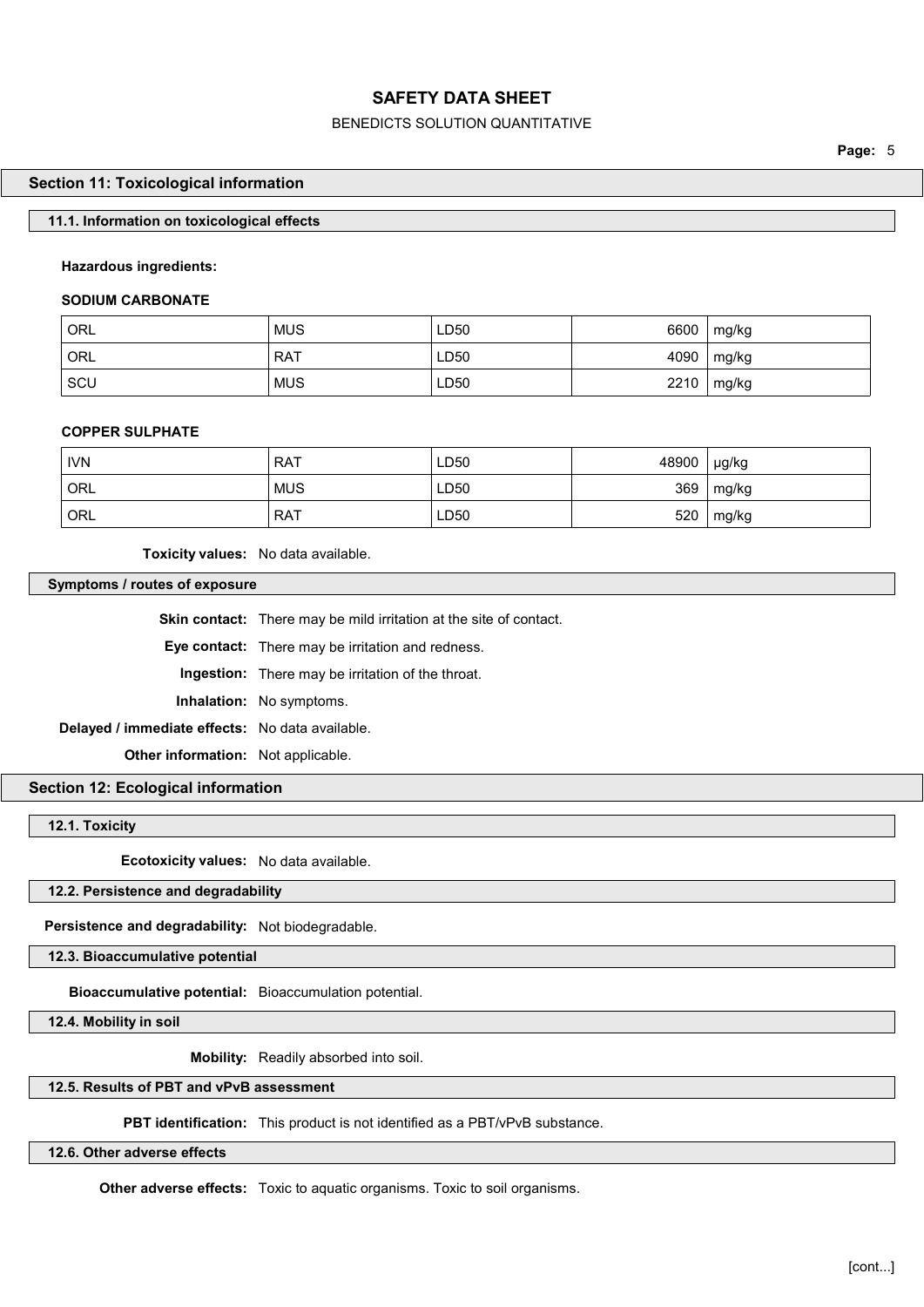## BENEDICTS SOLUTION QUANTITATIVE

Page: 6

# Section 13: Disposal considerations 13.1. Waste treatment methods Disposal operations: Transfer to a suitable container and arrange for collection by specialised disposal company. Recovery operations: Not applicable. Disposal of packaging: Dispose of as unused product. NB: The user's attention is drawn to the possible existence of regional or national regulations regarding disposal. Section 14: Transport information 14.1. UN number UN number: UN3082 14.2. UN proper shipping name Shipping name: ENVIRONMENTALLY HAZARDOUS SUBSTANCE, LIQUID, N.O.S. 14.3. Transport hazard class(es) Transport class: 9 14.4. Packing group Packing group: III 14.5. Environmental hazards Environmentally hazardous: Yes Marine pollutant: No 14.6. Special precautions for user Special precautions: No special precautions. Section 15: Regulatory information 15.1. Safety, health and environmental regulations/legislation specific for the substance or mixture Specific regulations: This safety datasheet complies with the requirements of Regulation (EC) No. 1907/2006. 15.2. Chemical Safety Assessment Chemical safety assessment: A chemical safety assessment has not been carried out for the substance or the mixture by the supplier. Section 16: Other information Other information Other information: This safety data sheet is prepared in accordance with Commission Regulation (EU) No 453/2010. \* indicates text in the SDS which has changed since the last revision.

Phrases used in s.2 and 3: H302: Harmful if swallowed.